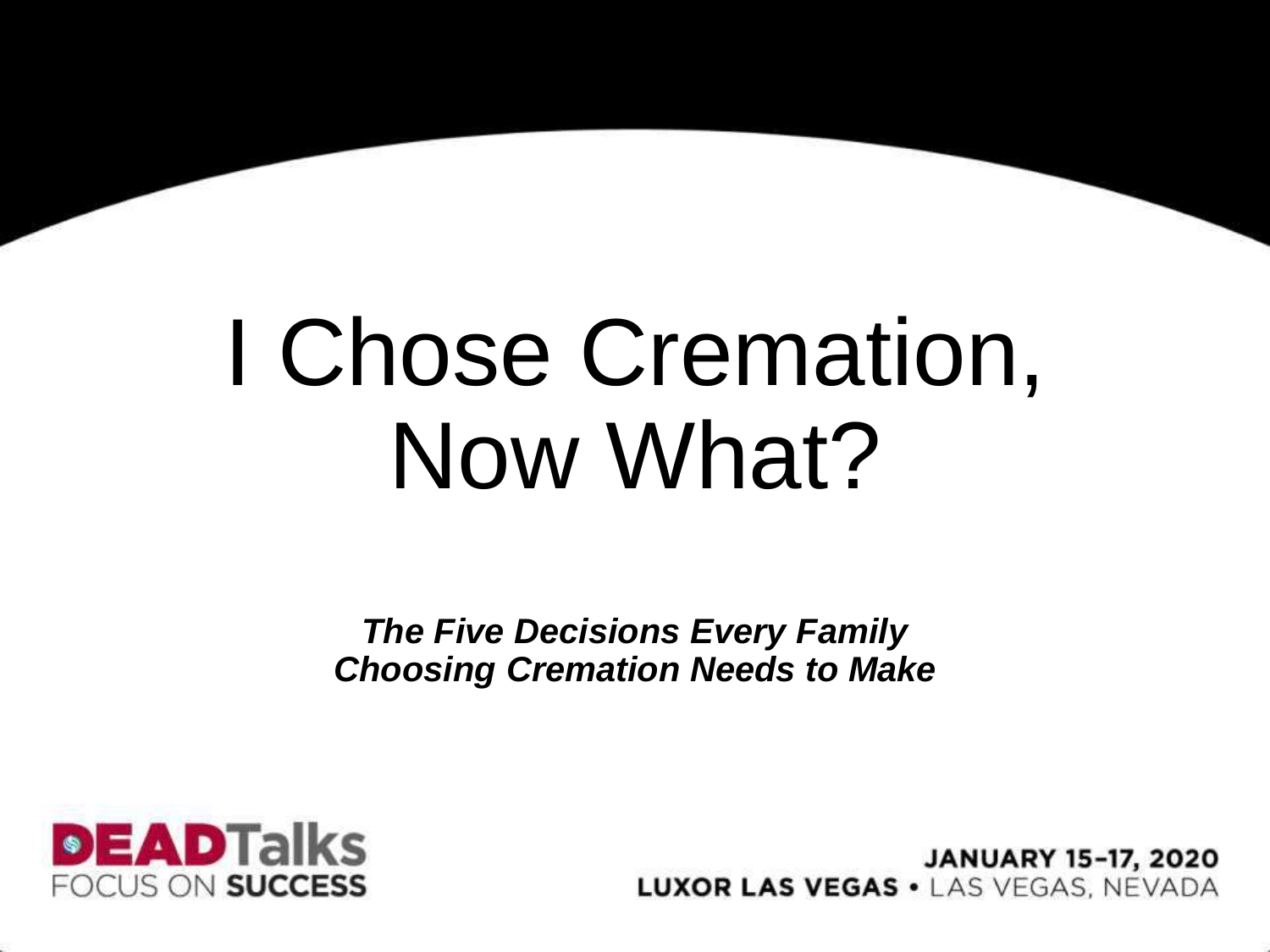

#### What's left to decide?

Cremation, as a disposition type, is simple.

The act of cremation is about the deceased.

The decisions surrounding the cremation affect the survivor's experience.

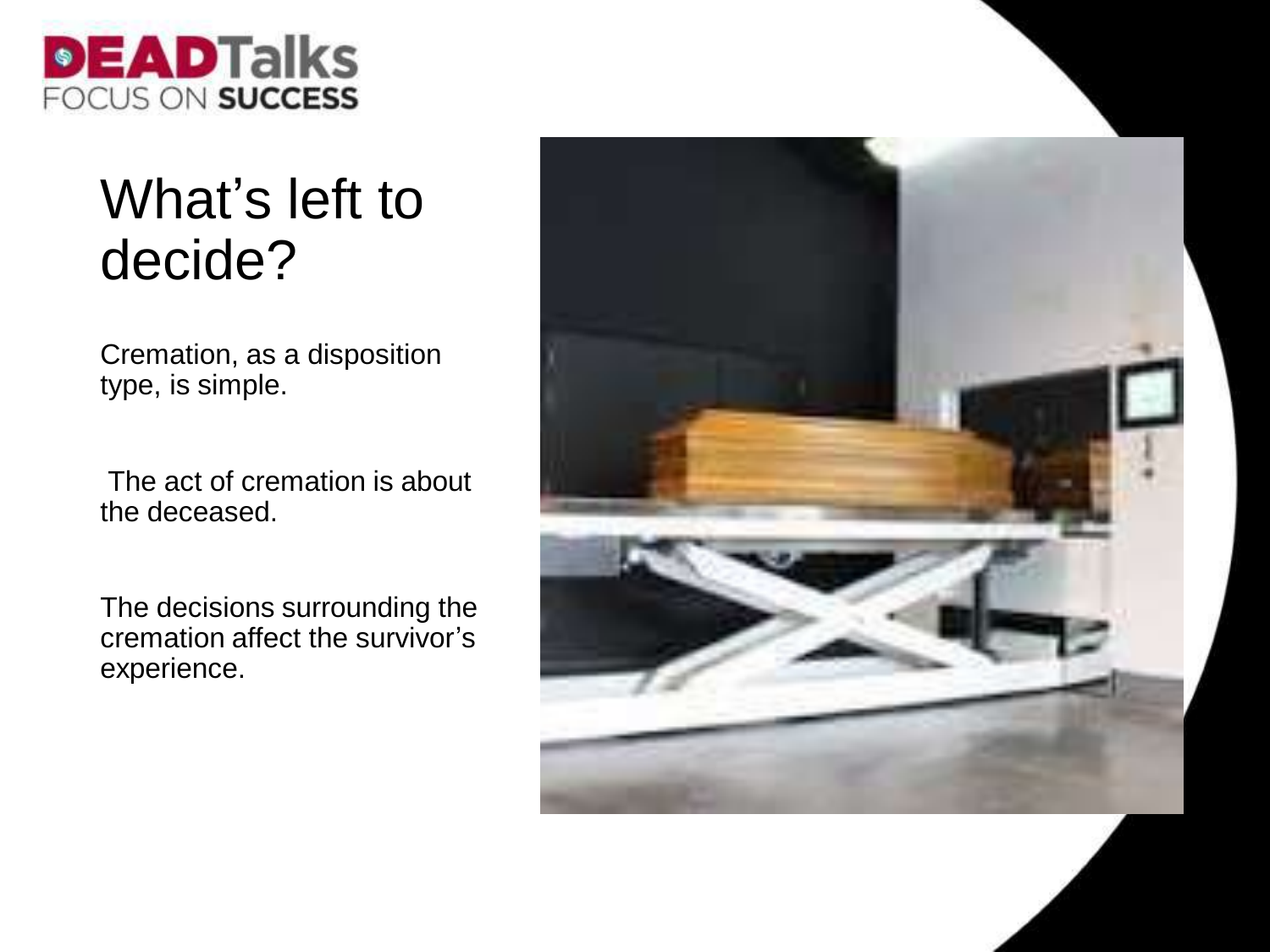

#### Present meaningful and personalized options for each decision.



They fit together to create a picture that reflects an overall experience.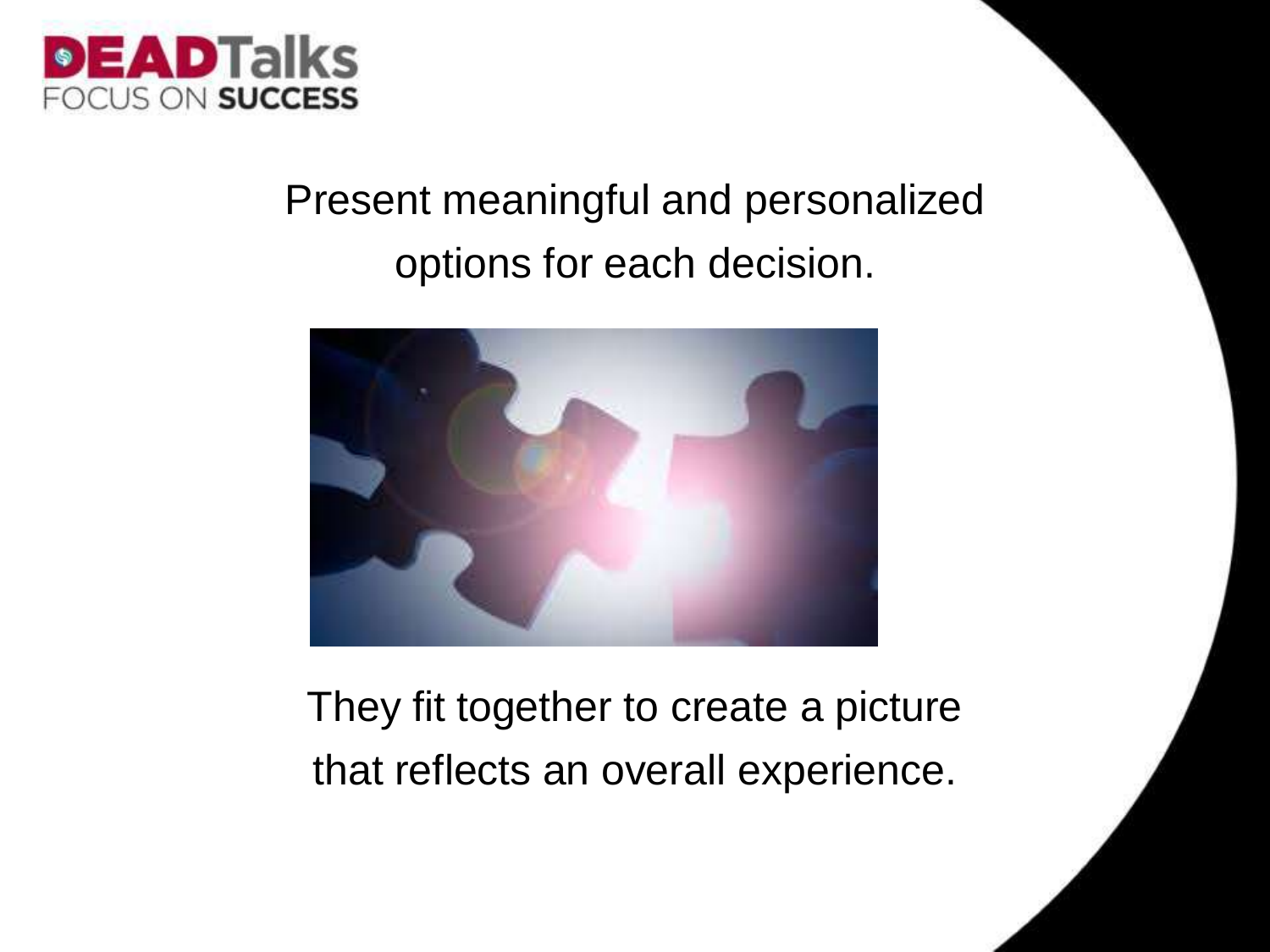

### Guiding Principles for Reviewing the Five Decisions

Provide the **"Why ?"**  followed by



**Ask Acknowledge Educate Recommend** 

**Uncover** the plan and fulfill it



Product knowledge

Know your products and services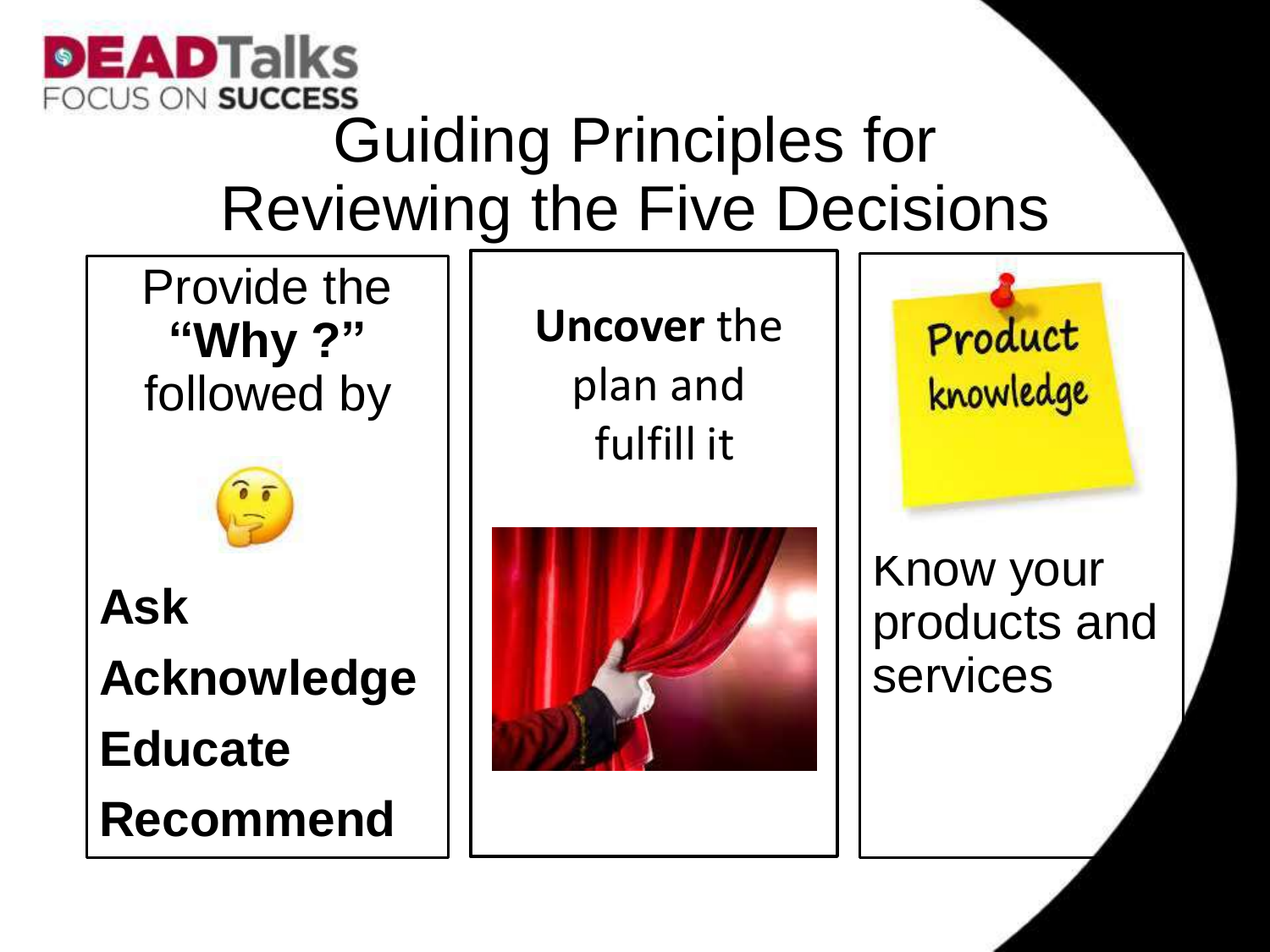

## Decision 1 = The Gathering





#### **Acknowledge**

#### **Educate**

#### **Recommend**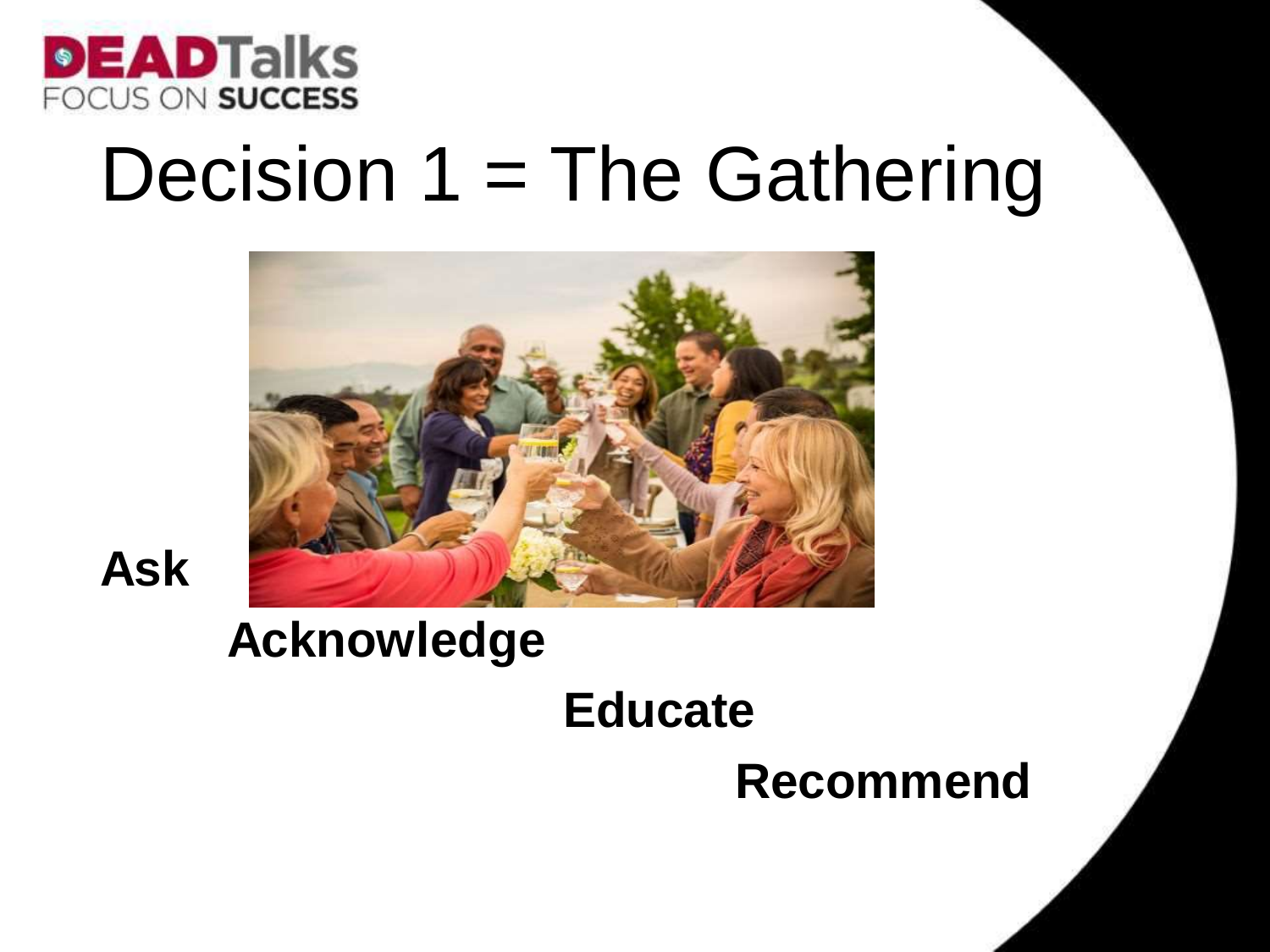

#### Decision  $2 =$ Viewing

Even a private identification viewing can serve as a meaningful and personalized experience

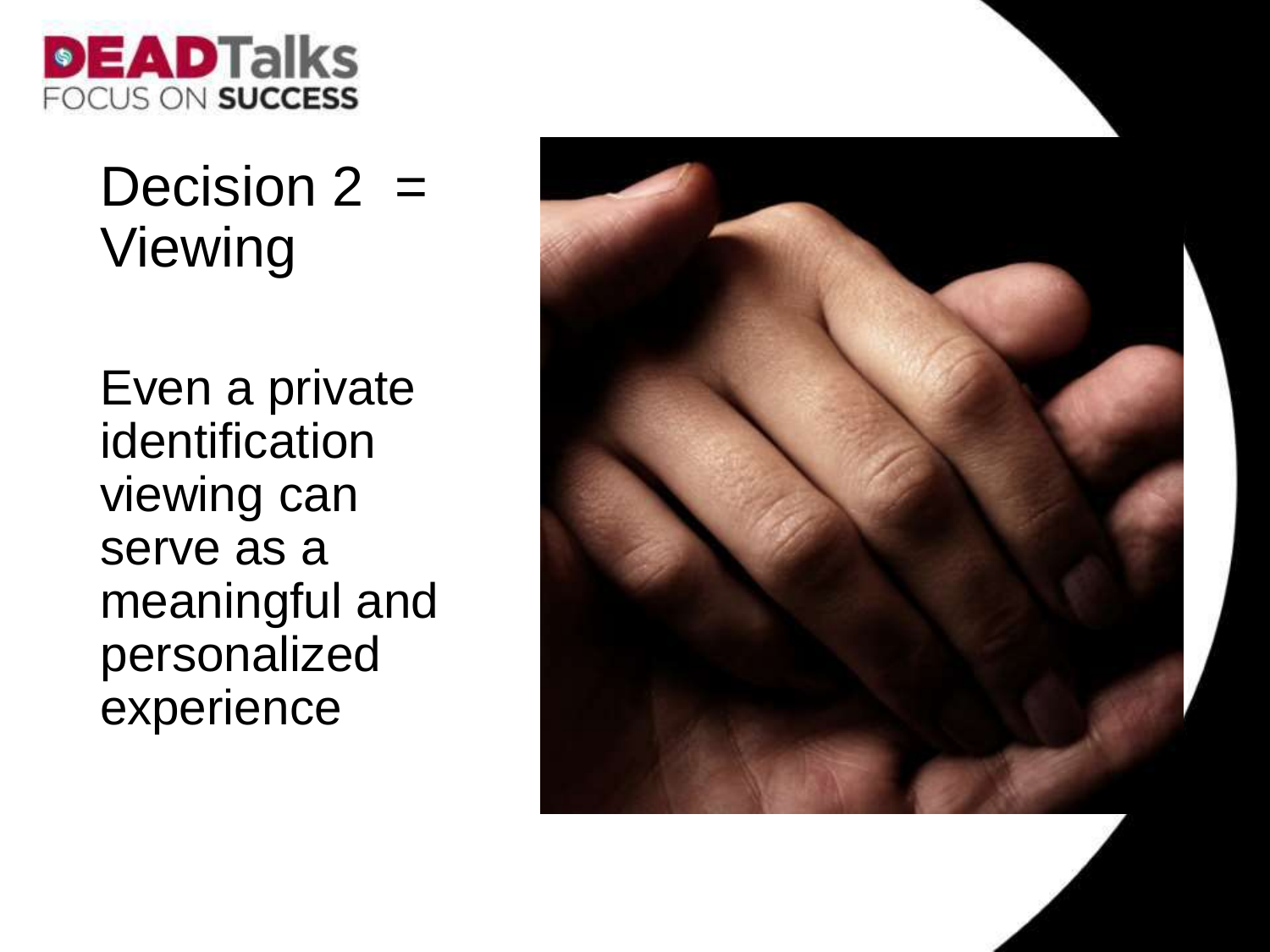

## Decision 3 = Cremation Container



#### The outcome of this decision will affect the viewing experience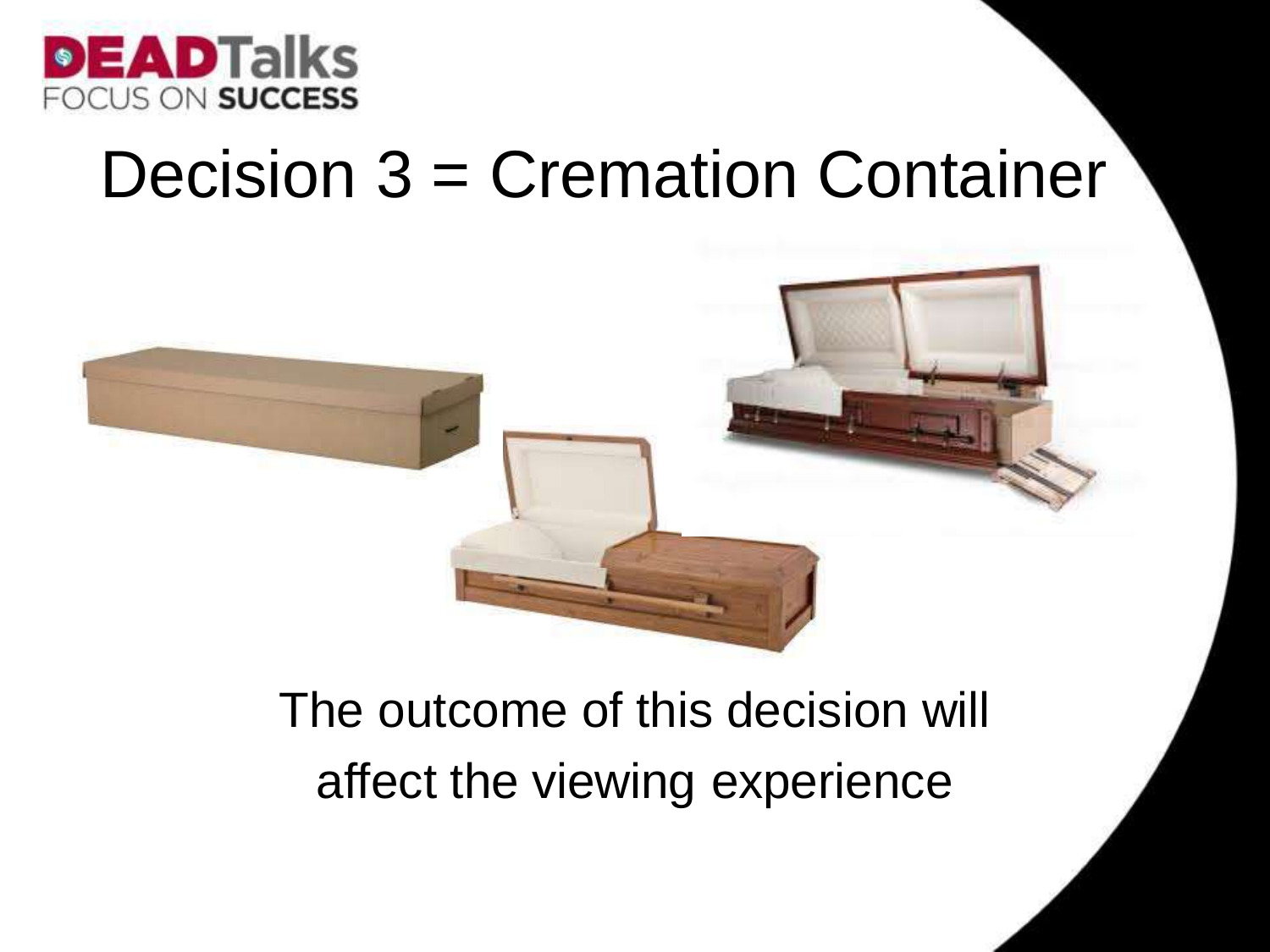

### Decision 4 = Permanent Placement **THEIS THEIR THEIR THEIR THEIR THEIR THEIR THEIR THEIR THEIR THEIR THEIR THEIR THEIR THEIR THEIR THEIR THEIR THEIR THEIR THEIR THEIR THEIR THEIR THEIR THEIR THEIR THEIR THEIR THEIR THEIR THEIR THEIR THEIR THEIR THEIR THEIR**



**can lead to**



Is there a plan for what to do with the ashes?

Knowing the answer to this questions helps to provide meaningful and personalized recommendations .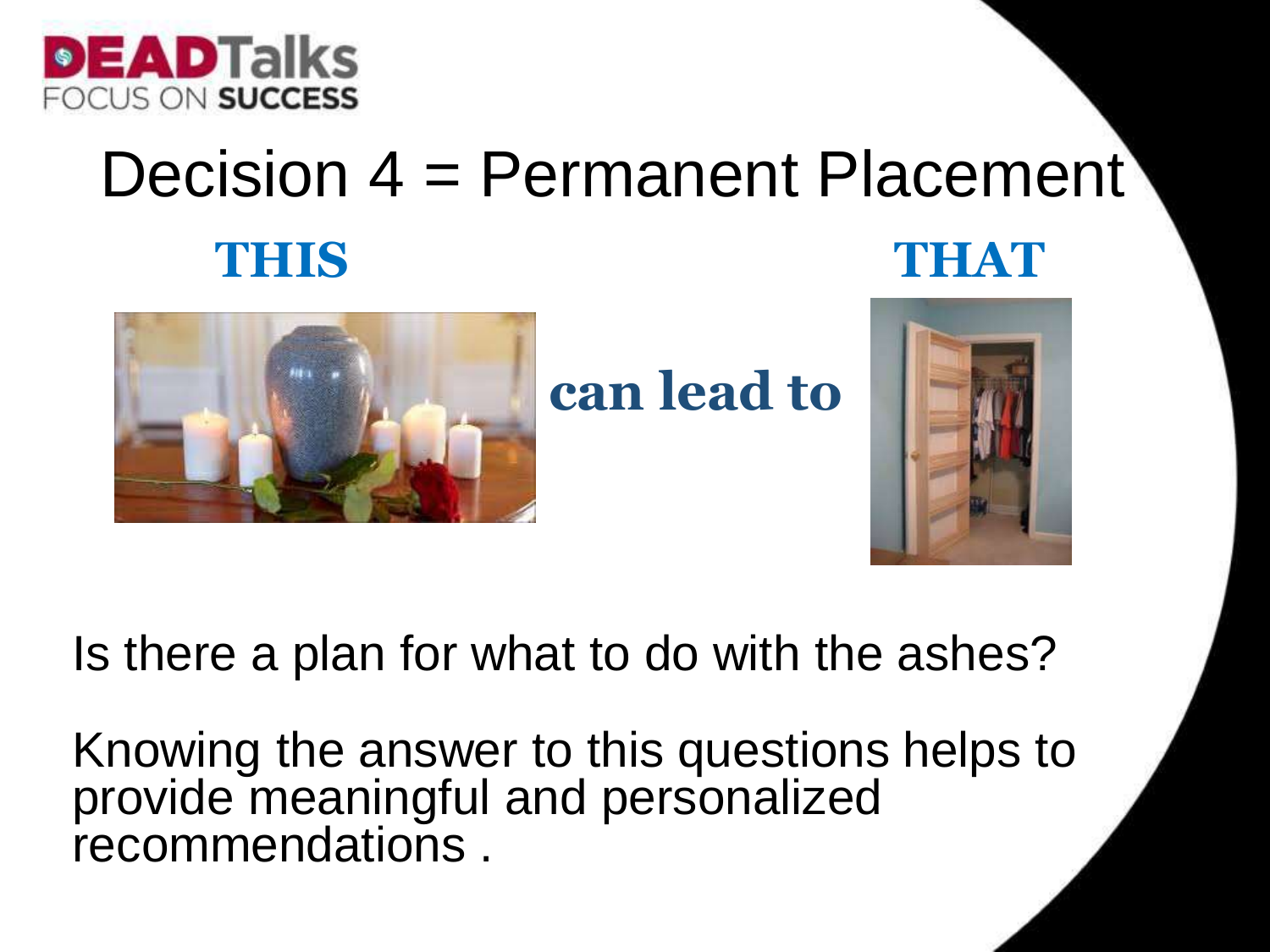

## Decision  $5 = Urn$

This is intentionally the last decision to be made. Match the urn to the overall experience.

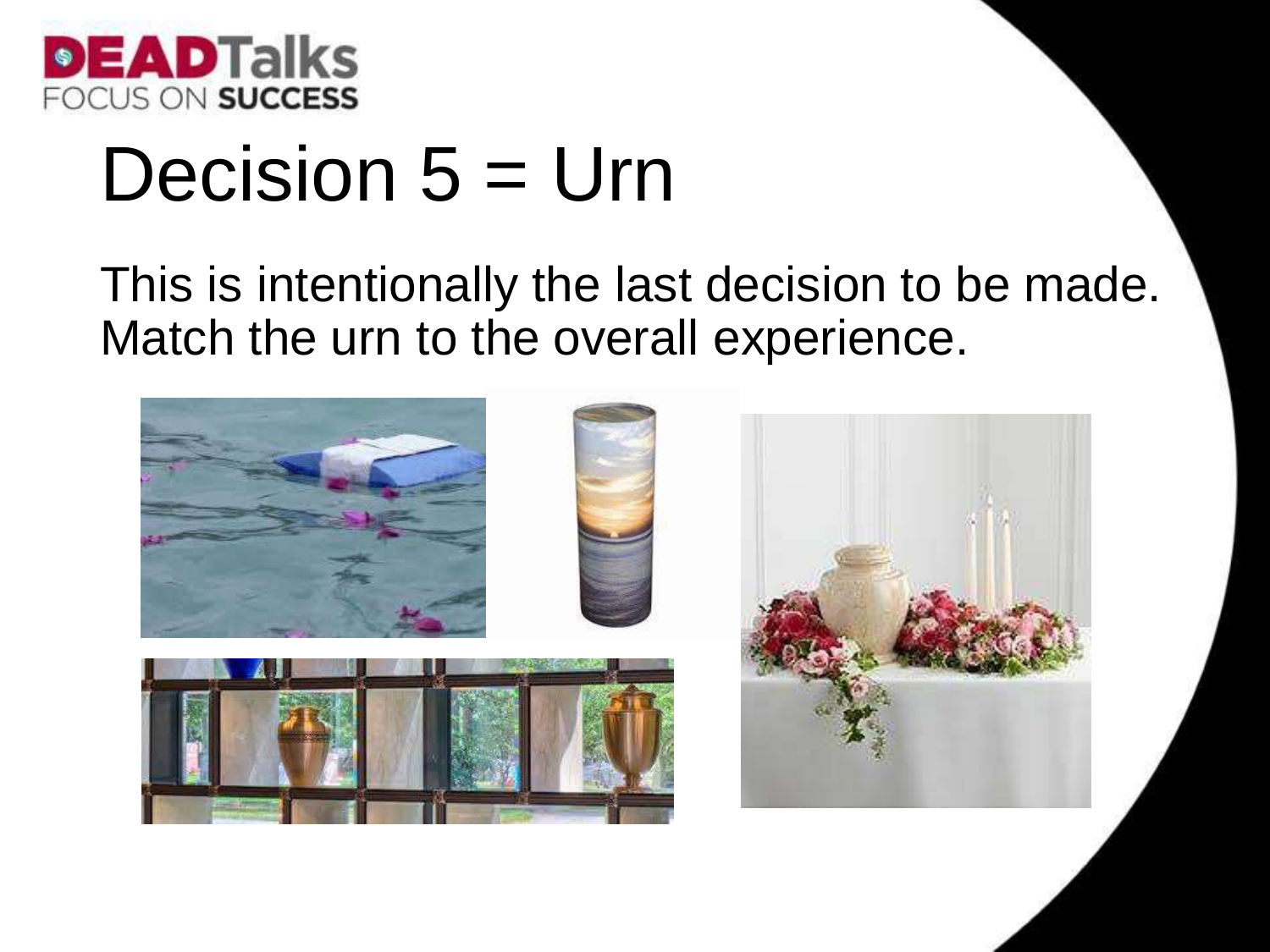

### **Professional Courage**

Guide clients to make informed decisions that lead to meaningful experiences

*Use the handout to practice*